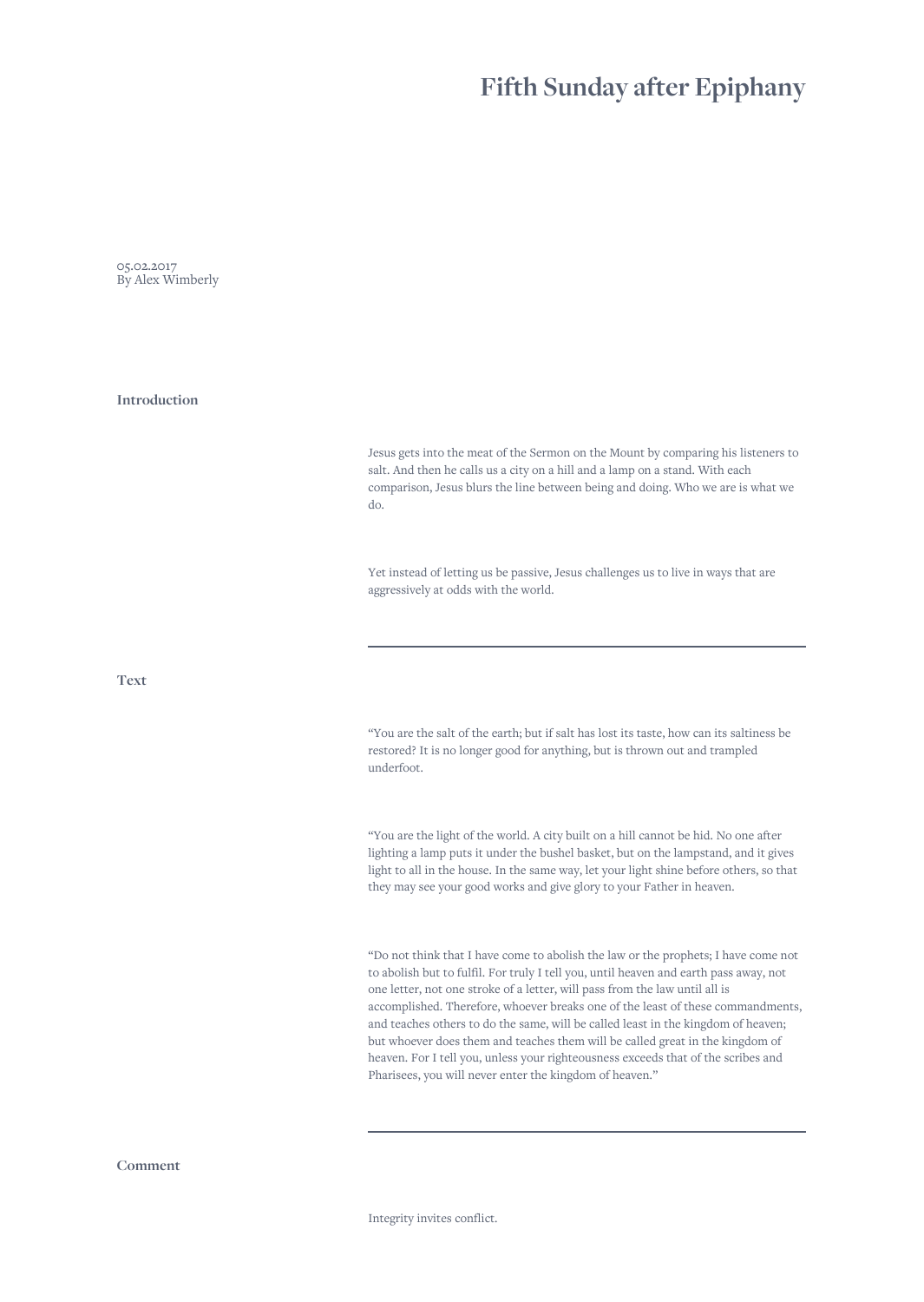Salt can't help being salty; adding salt will invariably affect the food that it touches. A city on a hill can't be there without being noticed. And a lamp—when allowed to shine—will make a clear difference in a room.

With these strange, subtle comparisons, Jesus reminds us that we can't help having an effect on our environment *if* we are doing what we were created to do. Following Jesus will make us stick out; it will bring us into conflict with the way things are. If it doesn't, we are doing something wrong.

It's funny: salt and light are so ubiquitous that to consider that we are like them can suggest that there's nothing we need to do but just *be* – and be forgotten (like salt and light are forgotten). But it's quite the opposite. If and when we manage to simply *be* Christians – we stick out glaringly.

That's good to remember for many of us who live in societies that have long conflated a cosy type of Christianity with cultural norms. To be 'Christian' has been for some a means to uphold the values of a nation and to disappear into polite society. Part of the appeal of being labelled 'Christian' has been knowing we won't stick out as 'other.' Times are changing, and in some contexts it no longer feels comfortable to identify with the label 'Christian.' In other contexts, it never did.

But as Jesus reminds us: being forgotten or disappearing into the scenery has never been the point for Christians. Salt that loses its saltiness is trampled underfoot. Being unnoticeable means being good for nothing. But to be a light that shines in the darkness?

That would be something.

## **Response**

This passage lends itself to a conversation about how and if our Christianity causes us to stick out.

A 2007 survey by a California–based research firm (the Barna Group) found that a majority of young people in America described Christians as being judgemental, hypocritical and anti–gay. One wonders how many people in 2020 would immediately associate Christianity with grace, forgiveness, justice and love.

At Corrymeela we recently invited members of the community to act out their relationship with Christianity. We placed a bible in the middle of the room and asked participants to move closer to or farther from it as a way to demonstrate their changing degree of self–identification with the label 'Christian.' The exercise opened up a discussion about what we believe Christianity is in its ideal form versus how we observe Christianity in the real world. Participants disclosed a growing discomfort with the label Christian even as they remained grounded by a desire to live out a Christ–like love.

The term 'Christian' may draw attention in ways we may not welcome, but the call to be Christ–like and to follow Jesus along righteous paths still compels us to behave in noticeably different ways.